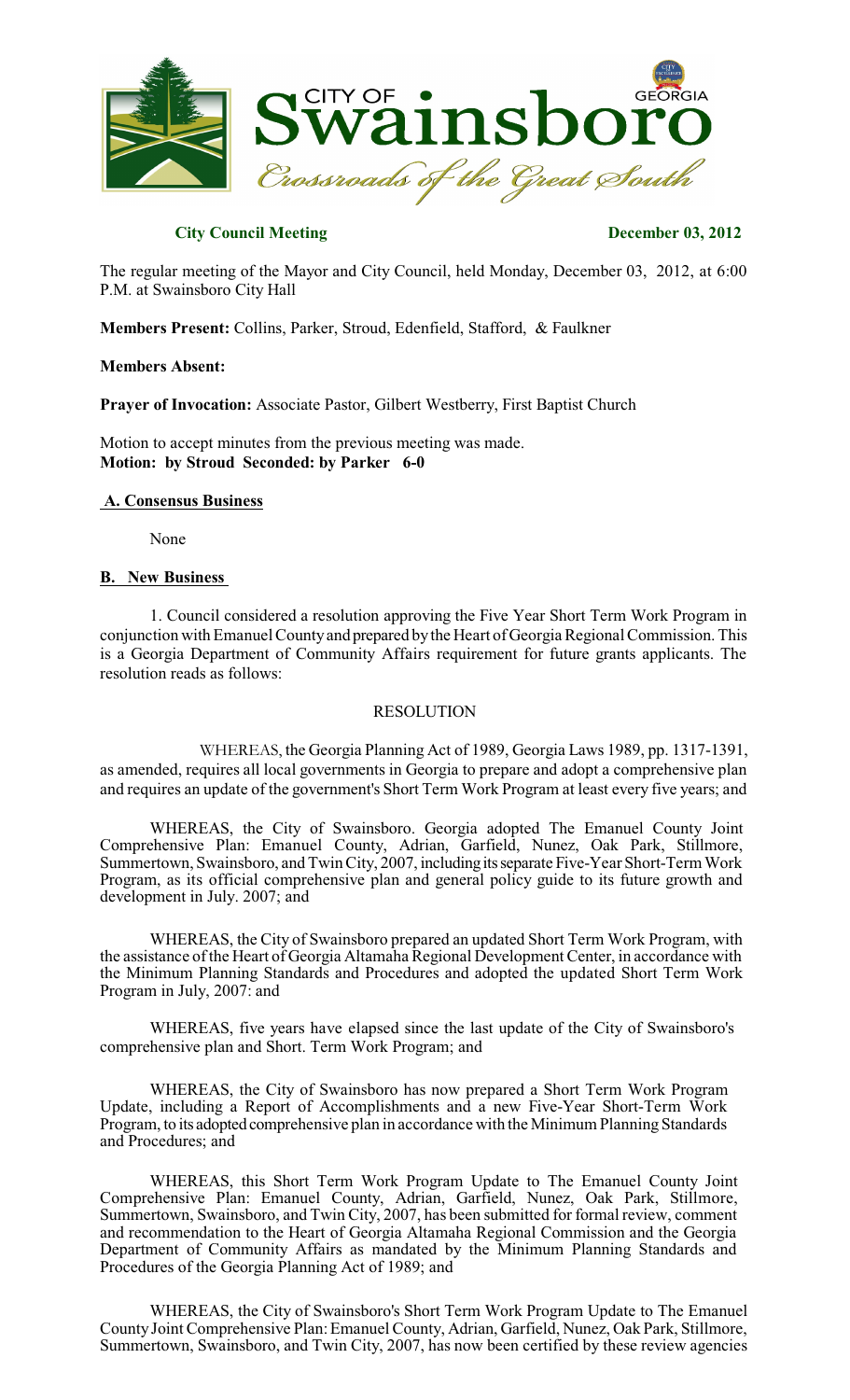as meeting all requirements of the Georgia Planning Act for the City of Swainsboro; and

WHEREAS, the City of Swainsboro is now desirous of adopting its new Short Term Work Program as a formal amendment to its adopted comprehensive plan, The Emanuel County Joint Comprehensive Plan: Emanuel County, Adrian, Garfield, Nunez, Oak Park, Stillmore, Summertown, Swainsboro, and Twin City, 2007, and continuing with the process of implementing the plan and its new Short Term Work Program,

NOW, THEREFORE BE IT RESOLVED that the Mayor and City Council of the City of Swainsboro hereby approve and adopt its new Short Term Work Program, as approved, as a formal plan amendment and part of its official comprehensive plan, The Emanuel County Joint Comprehensive Plan: Emanuel County, Adrian, Garfield, Nunez, Oak Park, Stillmore, Summertown, Swainsboro, and Twin City, 2007; and

BE IT FURTHER RESOLVED that the Mayor and City Council of the City of Swainsboro instruct that formal notification of said adoption be forwarded to the Heart of Georgia Altamaha Regional Commission as required by the Minimum Planning Standards and Procedures of the Georgia Planning Act of 1989, and to other agencies, as appropriate.

SO RESOLVED. this 3<sup>rd</sup> day of December, 2012.

Motion was made to adopt the resolution as presented. **Motion : Parker Seconded: Stroud 6-0**

2. Council considered the adoption of an intergovernmental agreement with Emanuel County concerning the recently passed Energy Excise Tax. This would allow the city and the county to continue to collect the LOST on energy from large manufacturing industries. Mayor Schwabe explained to council why this was necessary. The agreement reads as follows:

# **ENERGY EXCISE TAX INTERGOVERNMENTAL AGREEMENT**

#### STATE OF GEORGIA EMANUEL COUNTY

# INTERGOVERNMENTAL AGREEMENT FOR THE ALLOCATION AND DISTRIBUTION OF PROCEEDS FROM THE ENERGY EXCISE TAX

THIS INTERGOVERNMENTAL AGREEMENT, made and entered into as of the  $15<sup>th</sup>$  day of October, 2012, by and between **EMANUEL COUNTY, GEORGIA,** a political subdivision of the State of Georgia, (the "County"), and the **CITY OF SWAINSBORO, THE CITY OF OAK PARK, THE CITY OF SUMMERTOWN, THE CITY OF NUNEZ, THE CITY OF STILLMORE, THE CITY OF TWIN CITY, THE CITY OF GARFIELD , THE CITY OF ADRIAN,** municipal corporations of the State of Georgia, (the "Participating Municipalities", individually and collectively).

#### **WITNESSETH**

**WHEREAS,** Article IX, Section III, Paragraph 1(a) of the Constitution of Georgia ( the "Intergovernmental Contracts Clause") authorizes the County and the participating Municipalities to contract, for a period not exceeding 50 years; and

**WHEREAS,** the County is authorized pursuant to O.C.G.A. 48-13-110 et seq., (the Energy Excise Tax Act') to levy and collect an excise tax on the sale, use. storage, or consumption of energy ("Energy Excise Tax") when such sale,, Use, storage or consumption of energy would have constituted a taxable event for purposes of the sales and USE tax under O.C.G.A. 48-8-1 *et seq.,* but for the exemption in O.C.G.A. 48-8-3.2; and

**WHEREAS,** pursuant TO O.C.G.A. 48-13-113, the County and the municipalities of the County have met together and conferred to discuss whether or not the Energy Excise Tax should be levied within the special district within **EMANUEL** County; and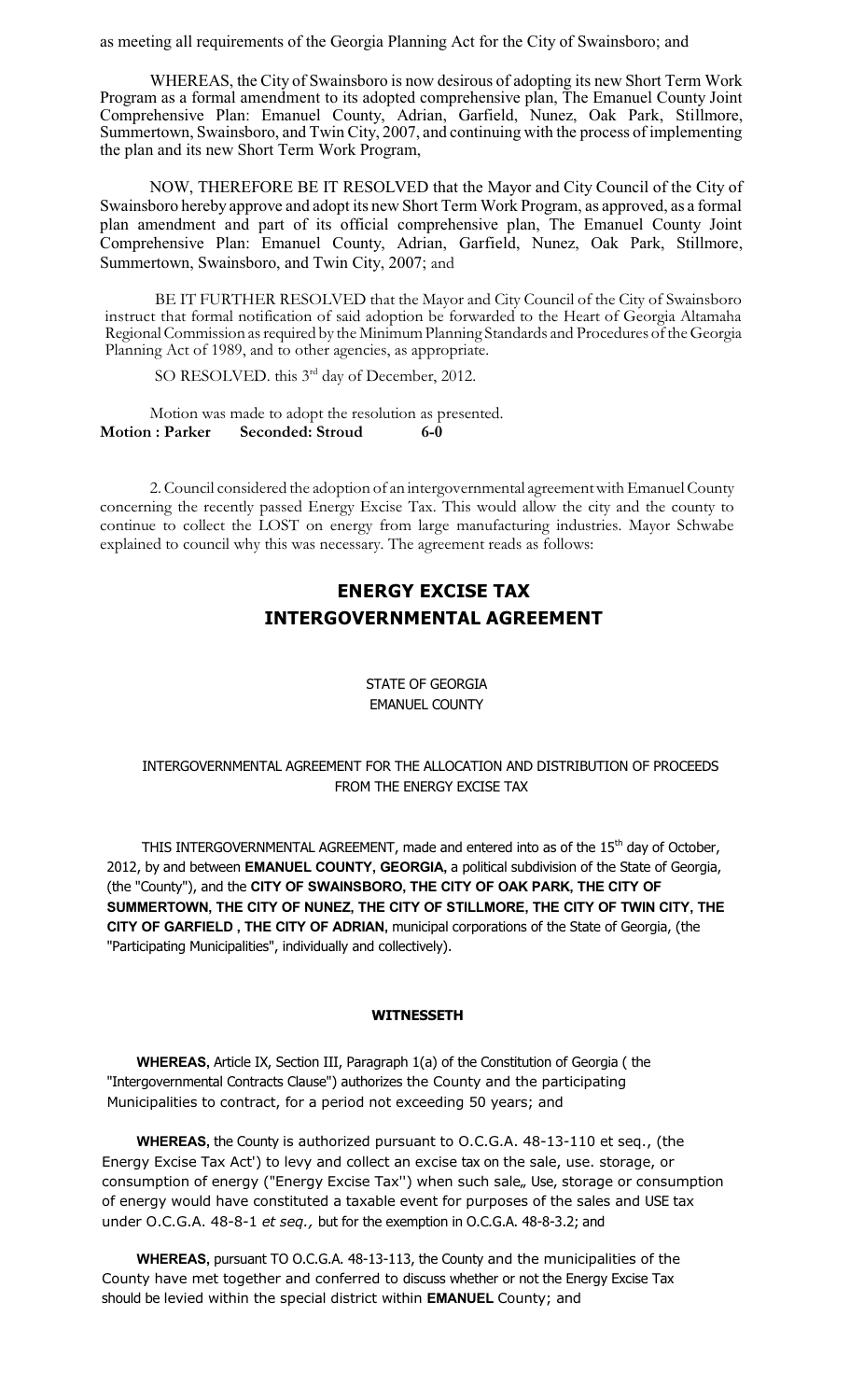for the distribution of proceeds in accordance with O.C.G.A. 48-13-114 (c) prior to the adoption of an ordinance by the County levying and imposing the Energy Excise Tax.

NOW, THEREFORE, in consideration of the mutual promises and undertakings made in this Agreement, the benefits flowing to the parties hereto and to the citizens of each under this Agreement, and for goods and valuable consideration the County and the Participating Municipalities consent and agree as follows:

#### SECTION 1

#### REPRESENTATIONS & MUTUAL COVENANTS

(A) The County makes the following representations and warranties which may be specifically relied upon all parties as a basis for entering this Agreement:

 $(i)$ The County is a political subdivision duly created and organized under the

Constitution of Georgia;

(ii)

The governing authority of the County is duly authorized to execute, deliver, and perform this Agreement; and

(iii) This Agreement is a valid, binding, and enforceable obligation of the County.

(B) Each Participating Municipality makes the following representations and warranties which may specifically relied upon by all parties as a basis for entering this Agreement:

Each Participating Municipality is a municipal corporation duly created and

(i)

organized under the Law of the State of Georgia;

The governing authority of each Participating, Municipality is duly authorized to

(ii)

execute, deliver, and perform this Agreement;

This agreement is a valid, binding, and enforceable obligation of each

(iii)

Participating Municipality; and

(iv) Each Participation Municipality is located wholly of partially within the geographic boundaries of the special district in the County.

( C ) It is the intention of the County and Each participation Municipality to comply in all respects the provisions of the Energy Excise Tax Act and all provisions of the Agreement shall be construed in light of the provisions of the Energy Excise Tax Act.

(D) The County and each Participating Municipality agree to maintain thorough and accurate records concerning the receipt of proceeds under this Agreement.

#### SECTION 2

#### CONDITIONS PRECEDENT

The obligations of the County and each Participating Municipality pursuant to this

(A)

Agreement are conditioned upon the adoption of an ordinance by the County levying and imposing the Energy Excise Tax in accordance with the provisions of the Energy Excise Tax Act.

(B) This Agreement is further conditioned upon the collecting of Energy Excise Tax revenues

by the County and the transferring of those revenues to the general fund of the County and the general fund of each Participating Municipality.

#### SECTION 3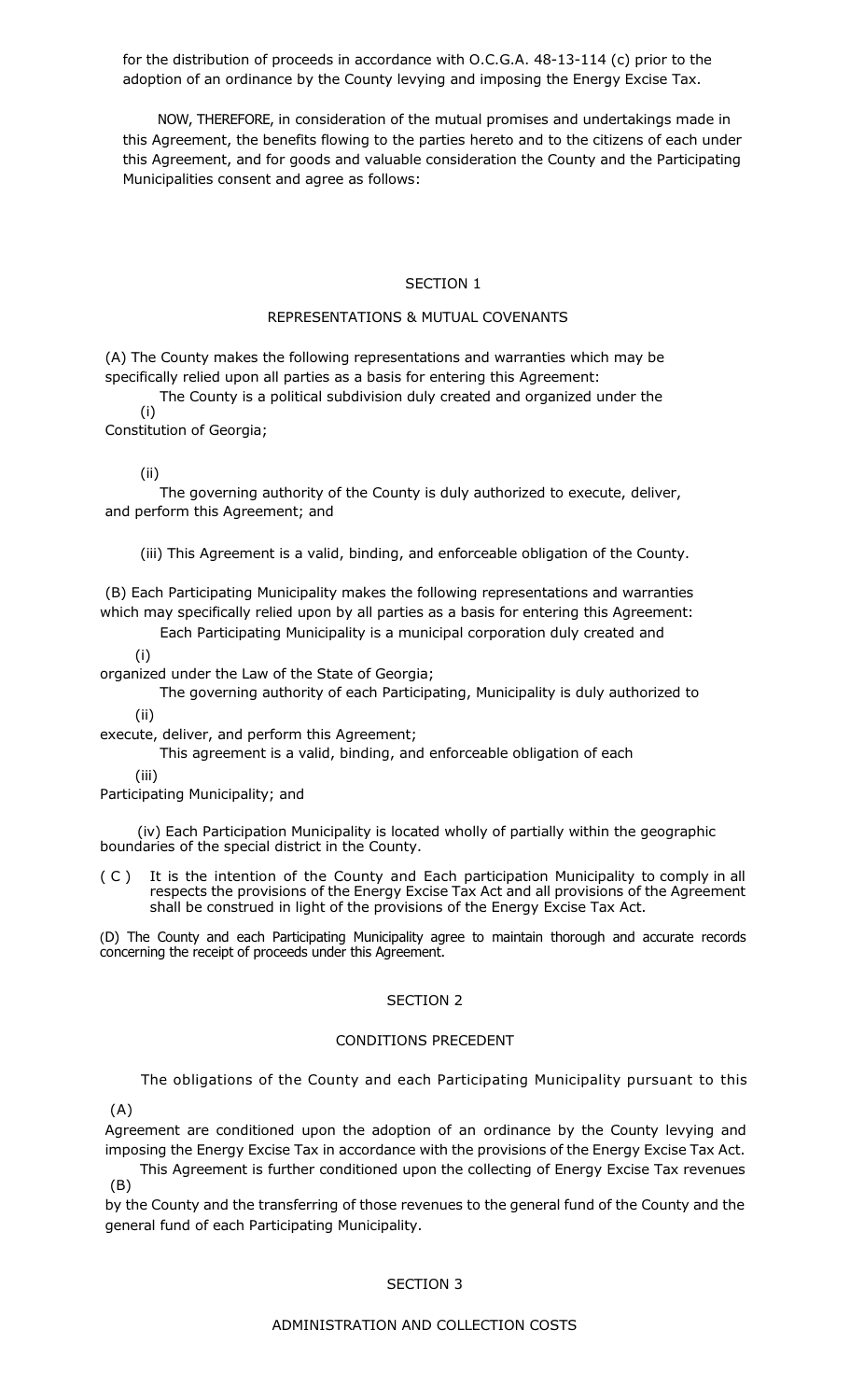In accordance with 0.C.G.A. 48-13-114(b), the proceeds of the Energy Excise Tax shall be allocated and distributed by the governing authority of the County at the end of each calendar month, and, of such proceeds, an amount equal to 1 percent of such proceeds collected by the county shall be paid into the general fund of the County to defray the costs of collection and administration.

#### SECTION 4

# ALLOCATION AND DISTRIBUTION OF REMAINDER PROCEEDS

(A) In accordance with O.C.G.A. 48-13-114 (b) and (c), the remainder of the proceeds following the subtraction of costs of collection and administration under Section 3 of this Agreement shall be allocated and distributed by the governing authority of the County pursuant to this Agreement as provided in this Section.

(B) Such remaining proceeds shall be allocated and distributed by the governing authority of the County within 30 days following the end of each calendar month to the general fund of the Country and to the general fund of each participating Municipality in accordance with the applicable provisions of O<C<G<A< 48-13-114 9 ( c ) (1) OR (2) as follows:

If two local sales and use taxes are in effect in the special district, an amount equal to one-half of the proceeds shall be distributed to the County general fund and the general fund of each Participating Municipality located in the County according to the same proportionate share as specified under the distribution provisions of the first local sales tax and use tax and an amount equal to one-half of the proceeds of the excise tax shall be distributed to the County general fund and the general fund of each Participating Municipality located in such County according to the same proportionate share as specified under the distribution provisions of the second local sales and use tax; or

(C) If only one such local sales and use tax is in effect in the special district, then the

proceeds of the excise tax shall be distributed to the County general fund and the general fund of each Participating Municipality located in the County according to the same proportionate share as specified under the distribution provisions of the local sales and use tax.

(C) Such remaining proceeds shall not be subject to any use or expenditure requirements provided for under the provisions of law of the local sales and use taxes which are now subject to exemption under O.C.G.A. 48-8-3.2 and are authorized to be expended in the same manner as would have otherwise required under such local sales and use tax provisions of law or to be expended for any lawful purpose.

#### SECTION 5

#### COUNTY ORDINANCE ADOPTION

In accordance with 0.C.G.A. 43-13-114 (a) (1), the following execution of this Agreement by the County and each Participating Municipality, the County agrees to adopt timely an ordinance levying the Energy Excise Tax pursuant to O. C. G. A. 48-13-110 *et seq.*

# SECTION 6

#### ENTIRE AGREEMENT

This Agreement, including any attachments or exhibits, constitutes all of the understandings and agreements between the County and the participating Municipalities with respect to all matters relating to the imposition, levy, collection. Administration, allocation, and distribution of proceeds of the Energy Excise Tax. Furthermore, this agreement supercedes all prior agreement, negotiations, and communications of whatever type, whether written or oral,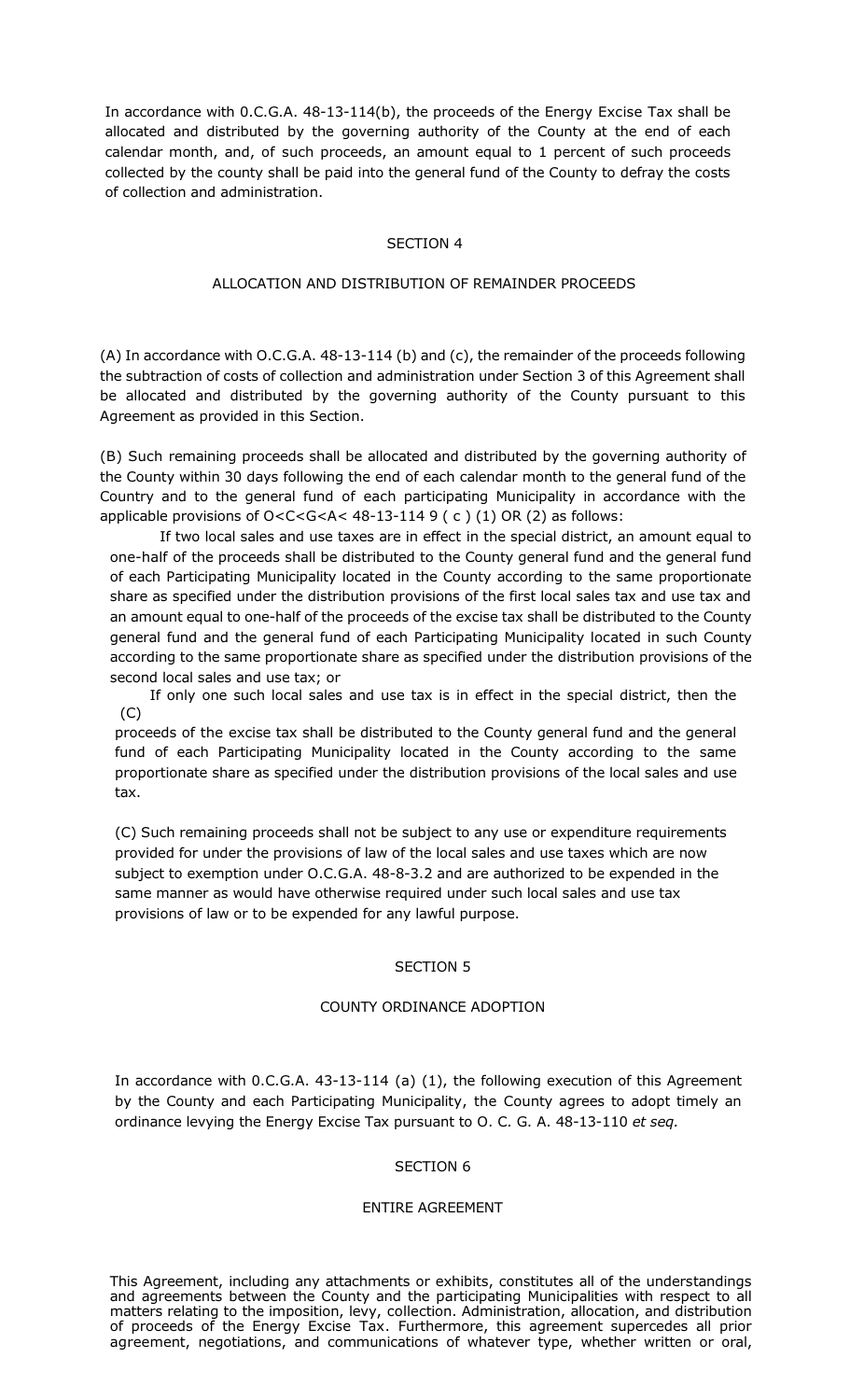between that parities hereto with respect to such matters.

#### SECTION 7

#### AMENDMENT OR MODIFICATION OF AGREEMENT

This agreement shall not be amended or modified except by agreement in writing executed by the governing authorities of the County and the Participating Municipalities.

#### SECTION 8

# GOVERNING LAW

This Agreement shall be deemed to have been made and shall be construed and enforced in accordance with the Constitution and laws of the State of Georgia.

#### SECTION 9

#### **SEVERABILITY**

Should any phrase, clause, sentence, or paragraph of this Agreement be held invalid or unconstitutional, the remainder of the Agreement shall remain in full force and effect as if such invalid or unconstitutional provision were not contained in the Agreement unless the elimination of such provision detrimentally reduces the consideration that any party is to receive under this Agreement or materially affects the operation of this Agreement.

# SECTION 10

## COMPLIANCE WITH LAW

The County and each Participating Municipality shall comply with all applicable local, state, and federal statutes, ordinances, rule, and regulations.

#### SECTION 11

#### NO CONSENT TO BREACH

No consent or waiver, express or implied, by any party to this Agreement, to any breach of any covenant, condition, or duty of another party shall be construed as a consent to or waiver of any future breach of the same.

# SECTION 12

# **COUNTERPARTS**

This Agreement may be executed in several counterparts, each of which shall be an original and all of which shall constitute but one and the same instrument.

#### *SECTION 13*

# *EFFECTIVE DATE OF ENERGY EXCISE TAX*

*The County and each Participating Municipality agree that the Energy Excise Tax shall become effective date on January 1, 2013.*

IN WITNESS WHEREOF, the County and the Participating Municipalities, acting by and through their duly authorized agents, have caused this Agreement to be executed in multiple counterparts under seals on the date indicated herein.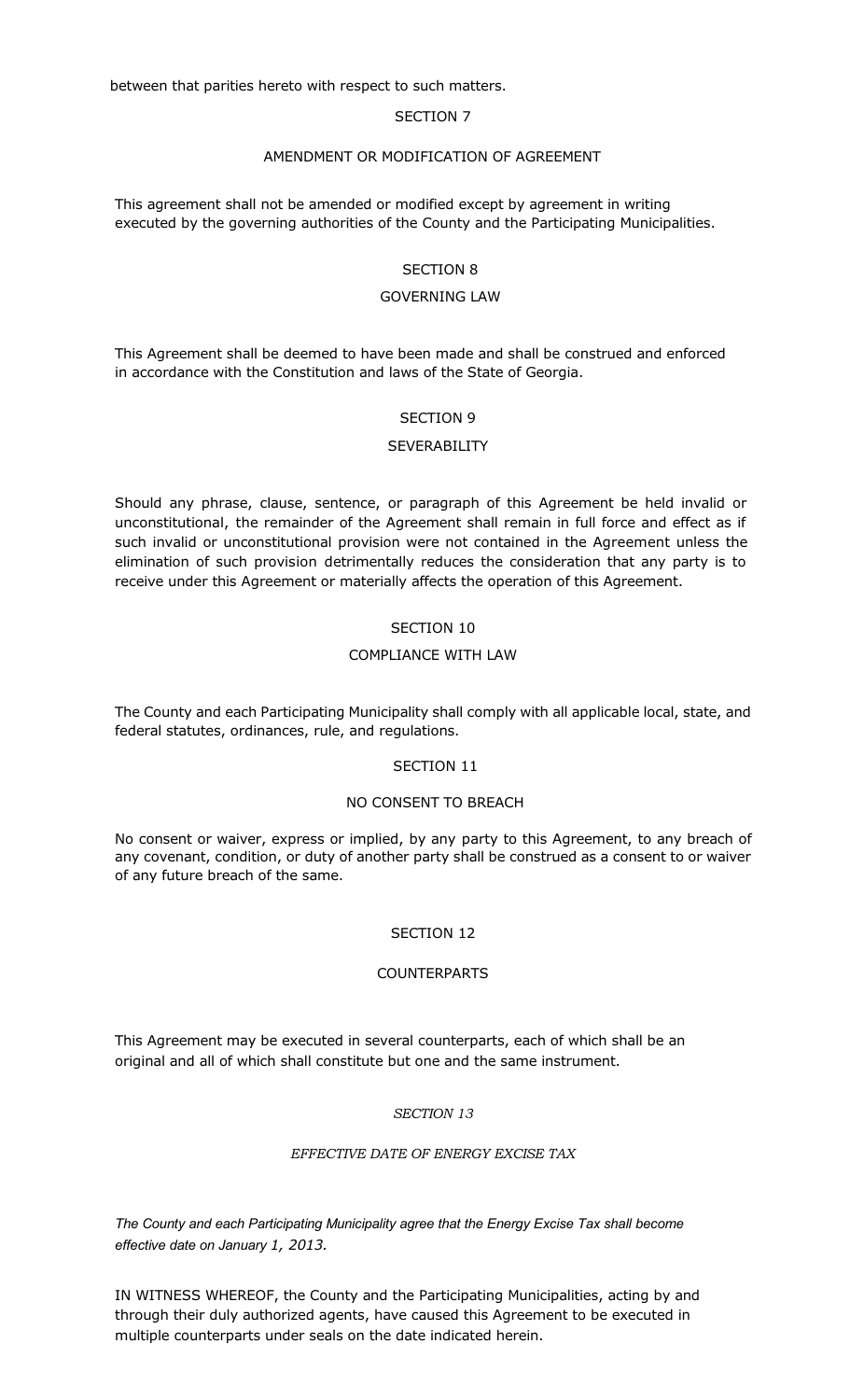#### EMANUEL COUNTY, GEORGIA

#### Motion was made to adopt as presented. **Motion: Stroud Seconded: Stafford 6-0**

3. Lenard Richards, a local business owner in the downtown area, approached council with concerns of the tractor trailer traffic in the downtown area. He raised safety and traffic concerns.<br>After a brief discussion by council Mayor Schwabe suggest a study of the speed in the area. This Mayor Schwabe suggest a study of the speed in the area. This would at least slow the trucks down. Police Chief Ellison stated the Georgia Department of transportation could do a traffic speed study to determine the speed of the vehicles in the area and make a recommendation to the council if the speed needed to be lowered. Motion was made to contact GDOT and ask for a speed study on Hwy 80 from Coleman to Central Streets.<br>Motion: Parker Seconded: Faulkner 6-0 **Seconded: Faulkner** 

# **C. Old Business**

1. Council will consider the application, of Urvashiben Kaushik Patel dba J & M Food Mart, 202 East Main St., for beer and wine package only. Mayor Schwabe announced this was a Public Hearing for this application was anyone present to speak for or against. No one was present in support or opposition. Motion was made to grant.<br>Motion : Edenfield Seconded: Stafford 6-0 **Seconded: Stafford** 

2. Council will consider the application, of Maheshkumar Patel dba Emanuel Discount, 119 South Central St., for beer and wine package only. Mayor Schwabe announced this was a Public Hearing for this application was anyone present to speak for or against. No one was present in support or opposition. Motion was made to grant.<br>Motion : Stafford Seconded: Stroud 6-0 **Seconded: Stroud 6-0** 

3. Council will consider the application, of Masheshkumar Patel dba Mike's Food Mart, 505 North Main St., for beer and wine package only. Mayor Schwabe announced this was a Public Hearing for this application was anyone present to speak for or against. No one was present in support or opposition. Motion was made to grant.<br>**Motion: Edenfield Seconded: Faulkner 6-0 Motion Example 1 Equilence E** 

4. Council will consider the application, of Masheshkumar Patel dba D & I Food Mart, 334 North Main St., for beer and wine package only. Mayor Schwabe announced this was a Public Hearing for this application was anyone present to speak for or against. No one was present in support or opposition. Motion was made to grant. **Motion : Stafford Seconded: Stroud 6-0**

#### **D. Committee Reports**

**Police**: Chief Ellison reported the citywould have two graduating from the academy

on Friday. Chief Ellison invited all of the council to a Department Staff meeting on Wednesday at 5:00 o'clock. This would give them an opportunity to meet some of the new officers.

**Executive:** Councilperson Stroud had no report.

**Public Works:**Councilperson Parker stated that OMI needed some new equipment and bids would be taken and presented at the next council meeting.

**Fire:** Councilperson Stafford presented a new realignment structure for the Fire Department. This would add some new positions in the department. No new personnel would be added with the existing staff filling the new positions. Chief Strobridge stated that there are certain requirements that each Firefighter has to obtain before he can be promoted into these portions. Councilperson Stafford reported that the realignment would cost about \$14,000 and would be covered in the 2013 budget. Motion to implement this new structure was made.<br>Motion: Stafford Seconded: Parker 6-0  $S\acute{e}$  **seconded: Parker** 

**Recreation:**Councilperson Collinsreported everything isroutine. She reported the Recreation Authority was narrowing down the application for Director and interviews would be forthcoming.

CouncilpersonCollinsreported theRec. Dept. had held it's annual volunteer coaches supper.

**Airport:** Councilperson Edenfield had no report.

**Water & WW:** Councilperson Edenfield was waiting on the cost of the new basin from City Engineer Ben Turnipseed.